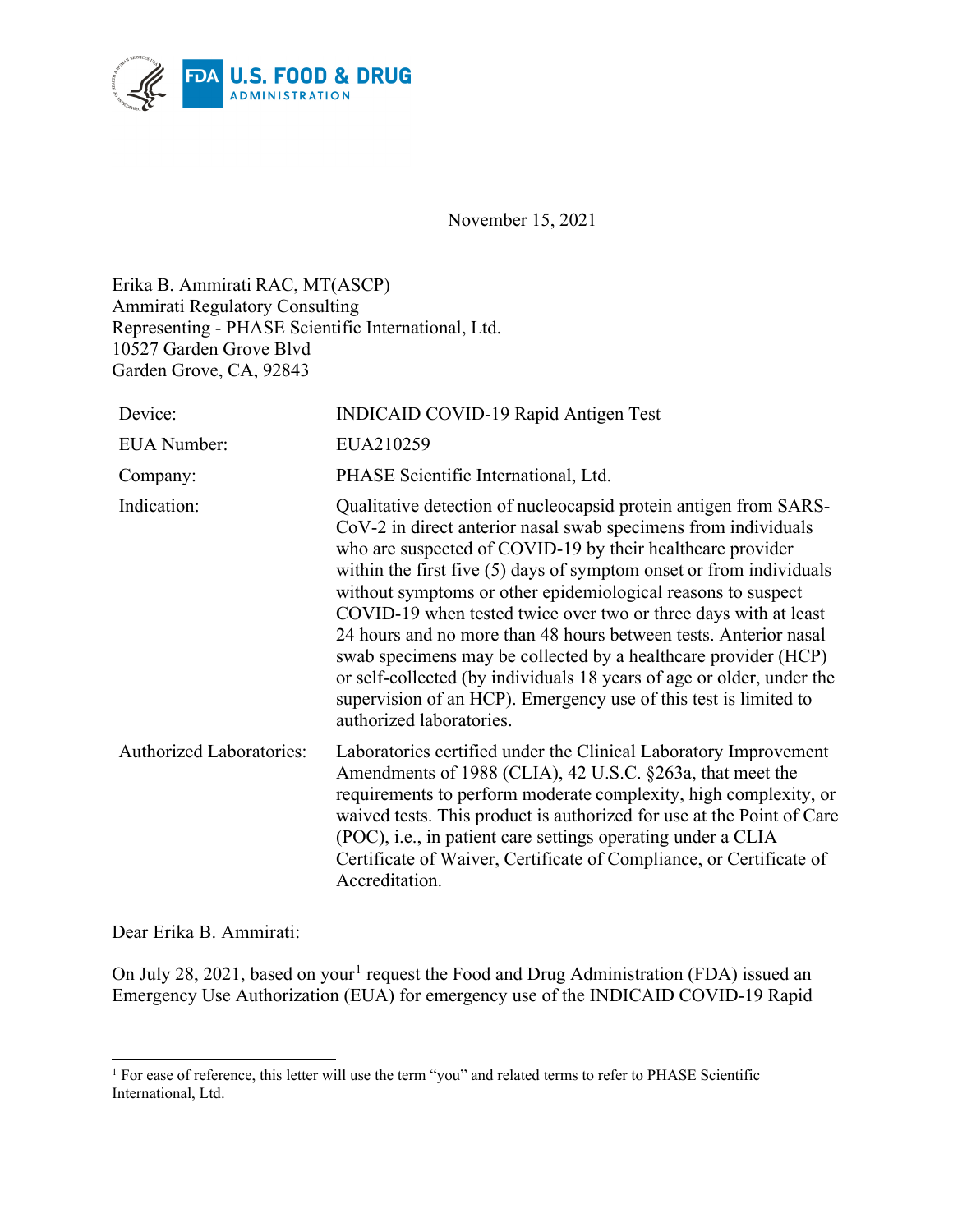Antigen Test pursuant to Section 564 of the Federal Food, Drug, and Cosmetic Act (the Act) (21 U.S.C. §360bbb-3) for the indications stated in the letter. [2](#page-1-0)

On October 7, 2021, FDA received a request from you to amend your EUA. In response to that request, and having concluded that revising the July 28, 2021, EUA is appropriate to protect the public health or safety under section  $564(g)(2)(C)$  of the Act (21 U.S.C. § 360bbb-3(g)(2)(C)), FDA is reissuing the July 28, 2021, letter in its entirety with the amendments incorporated<sup>[3](#page-1-1)</sup> to authorize the emergency use of your product.<sup>[4](#page-1-2)</sup> Pursuant to section 564 of the Act, Scope of Authorization (Section II) and Conditions of Authorization (Section IV) of this reissued letter, your product is now intended for the indication above.

On February 4, 2020, pursuant to Section 564(b)(1)(C) of the Act, the Secretary of the Department of Health and Human Services (HHS) determined that there is a public health emergency that has a significant potential to affect national security or the health and security of United States citizens living abroad, and that involves the virus that causes COVID-19. Pursuant to Section 564 of the Act, and on the basis of such determination, the Secretary of HHS then declared that circumstances exist justifying the authorization of emergency use of in vitro diagnostics for detection and/or diagnosis of the virus that causes COVID-19 subject to the terms of any authorization issued under Section [5](#page-1-3)64(a) of the Act.<sup>5</sup>

FDA considered the totality of scientific information available in authorizing the emergency use of your product for the indication above. A summary of the performance information FDA relied upon is included in the "INDICAID COVID-19 Rapid Antigen Test Instructions for Use" (identified below).

Having concluded that the criteria for issuance of this authorization under Section 564(c) of the Act are met, I am authorizing the emergency use of your product, described in the Scope of Authorization of this letter (Section II), subject to the terms of this authorization.

# **I. Criteria for Issuance of Authorization**

<span id="page-1-0"></span> $2$  The July 28, 2021, letter authorized your product for the qualitative detection of nucleocapsid protein antigen from SARS-CoV-2 in direct anterior nasal swab specimens from individuals who are suspected of COVID-19 by their healthcare provider within the first five (5) days of symptom onset. Anterior nasal swab specimens may be collected by a healthcare provider (HCP) or self-collected (by individuals 18 years of age or older, under the supervision of an HCP). Emergency use of this test was limited to laboratories certified under the Clinical Laboratory Improvement Amendments of 1988 (CLIA), 42 U.S.C. §263a, that meet the requirements to perform moderate complexity, high complexity, or waived tests. This test was authorized for use at the Point of Care (POC), i.e., in patient care settings operating under a CLIA Certificate of Waiver, Certificate of Compliance, or Certificate of Accreditation.

<span id="page-1-1"></span><sup>&</sup>lt;sup>3</sup> The revisions to the July 28, 2021, letter and authorized labeling include: (1) updates to the intended use to include use of your product with testing of direct anterior nasal swab specimens "*from individuals without symptoms or other epidemiological reasons to suspect COVID-19 when tested twice over two or three days with at least 24 hours and no more than 48 hours between tests,*" (2) updates to reflect the updated intended use, and (3) updates for consistency with language used in more recent authorizations.

<span id="page-1-2"></span><sup>4</sup> For ease of reference, this letter will use the term "your product" to refer to the INDICAID COVID-19 Rapid Antigen Test, used for the indication identified above.

<span id="page-1-3"></span><sup>5</sup> U.S. Department of Health and Human Services, *Determination of a Public Health Emergency and Declaration that Circumstances Exist Justifying Authorizations Pursuant to Section 564(b) of the Federal Food, Drug, and Cosmetic Act, 21 U.S.C.* § *360bbb-3*. 85 FR 7316 (February 7, 2020).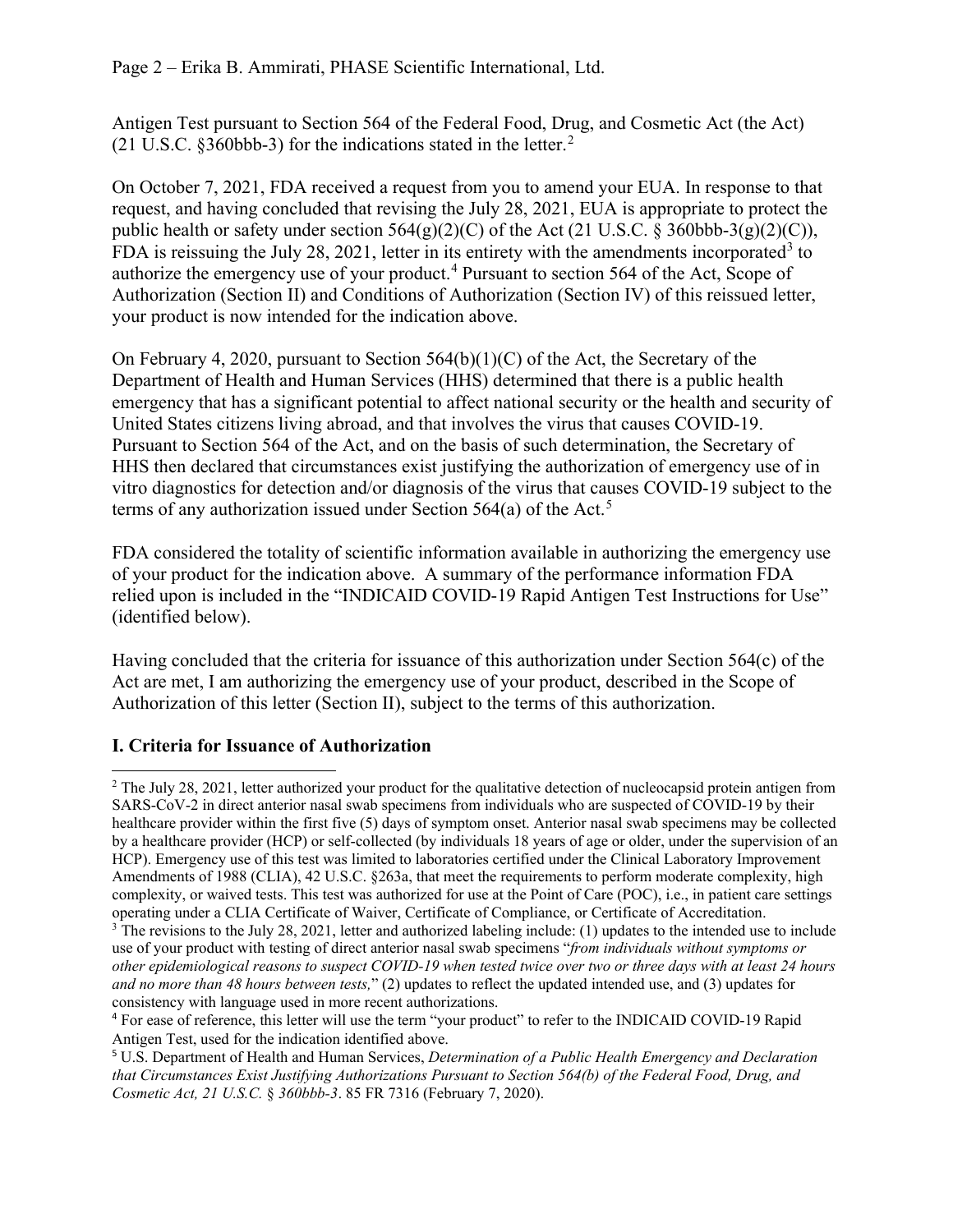I have concluded that the emergency use of your product meets the criteria for issuance of an authorization under Section 564(c) of the Act, because I have concluded that:

- 1. The SARS-CoV-2 can cause a serious or life-threatening disease or condition, including severe respiratory illness, to humans infected by this virus;
- 2. Based on the totality of scientific evidence available to FDA, it is reasonable to believe that your product may be effective in diagnosing COVID-19, and that the known and potential benefits of your product when used for diagnosing COVID-19, outweigh the known and potential risks of your product; and
- 3. There is no adequate, approved, and available alternative to the emergency use of your product. [6](#page-2-0)

## **II. Scope of Authorization**

I have concluded, pursuant to Section 564(d)(1) of the Act, that the scope of this authorization is limited to the indication above.

## **Authorized Product Details**

Your product is a lateral flow immunoassay intended for the qualitative detection of nucleocapsid protein antigen from SARS-CoV-2 in direct anterior nasal swab specimens from individuals who are suspected of COVID-19 by their healthcare provider within the first five (5) days of symptom onset or from individuals without symptoms or other epidemiological reasons to suspect COVID-19 when tested twice over two or three days with at least 24 hours and no more than 48 hours between tests. Anterior nasal swab specimens may be collected by a healthcare provider (HCP) or self-collected (by individuals 18 years of age or older, under the supervision of an HCP). Your product does not differentiate between SARS-CoV and SARS-CoV-2 viruses.

The SARS-CoV-2 nucleocapsid protein antigen is generally detectable in anterior nasal swab specimens during the acute phase of infection. Positive results indicate the presence of the viral antigen, but clinical correlation with patient history and other diagnostic information is necessary to determine infection status. Positive results do not rule out bacterial infection or co-infection with other viruses. Additional confirmatory testing with a molecular test for positive results may be necessary if there is a low likelihood of SARS-CoV-2 infection, such as in individuals without known exposures to SARS-CoV-2 or residing in communities with low prevalence of infection.

Negative results should be treated as presumptive and may be confirmed with a molecular assay, if necessary, for patient management. Negative results do not rule out SARS-CoV-2 infection and should not be used as the sole basis for treatment or patient management decisions, including infection control decisions. Negative results should be considered in the context of a patient's

<span id="page-2-0"></span><sup>&</sup>lt;sup>6</sup> No other criteria of issuance have been prescribed by regulation under Section 564(c)(4) of the Act.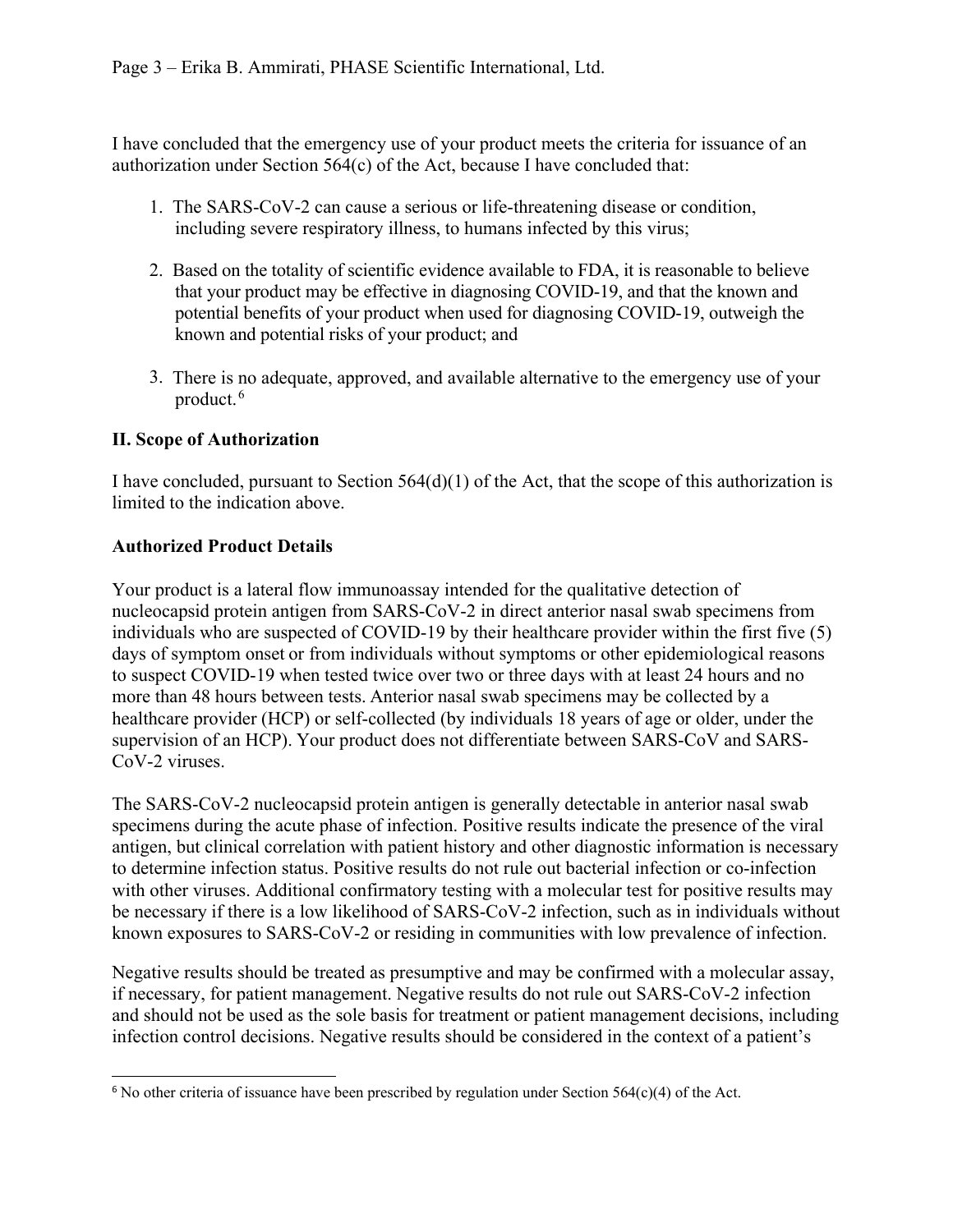recent exposures, history, and the presence of clinical signs and symptoms consistent with COVID-19.

For serial testing programs, additional confirmatory testing with a molecular test for negative results may be necessary, if there is a high likelihood of SARS-CoV-2 infection, such as in an individual with a close contact with COVID-19 or with suspected exposure to COVID-19 and/or in communities with high prevalence of infection. Additional confirmatory testing with a molecular test for positive results may also be necessary, if there is a low likelihood of SARS-CoV-2 infection, such as in individuals without known exposures to SARS-CoV-2 or residing in communities with low prevalence of infection.

Testing of direct anterior nasal swab specimens using your product, as outlined in the "INDICAID COVID-19 Rapid Antigen Test Instructions for Use" is limited to laboratories certified under CLIA that meet the requirements to perform moderate complexity, high complexity, or waived tests. This product is authorized for use at the Point of Care (POC), i.e., in patient care settings operating under a CLIA Certificate of Waiver, Certificate of Compliance, or Certificate of Accreditation.

To use your product, the direct anterior nasal swab specimen is first placed and mixed in a Buffer Solution Vial to elute the specimen from the swab before removing the swab and capping the tube with the Buffer Solution Vial cap before three (3) drops of the Buffer Solution into the sample well (S) of the Test Device. The Test Device is composed of SARS-CoV-2 specific antibodies and a control antibody that are immobilized onto a nitrocellulose membrane support as two distinct lines. The test line (T) region contains monoclonal anti-SARS-CoV-2 antibodies and the control line (C) region contains polyclonal control antibodies. Polyclonal and monoclonal anti-SARS-CoV-2 antibodies conjugated with red-colored colloidal gold particles are used to detect the SARS-CoV-2 antigen. Formation of the Control line "C" serves as the internal control. The test result is read at 20 mins after application of the specimen to the Test Device.

The INDICAID COVID-19 Rapid Antigen Test includes the following materials or other authorized materials: Test Devices, Buffer Solution Vials, and Nasal Swabs.

Your product requires various types of quality control, including the procedural internal control that is built in the "control line" of the test device and the External Positive and Negative Controls, or other authorized control materials (as may be requested under Condition O. below), which are not included with your product but are available from you with the "INDICAID COVID-19 Antigen Quality Controls" instructions for use to be run as outlined in the "INDICAID COVID-19 Rapid Antigen Test Instructions for Use":

- COVID-19 Antigen Positive Control Vials (non-infectious recombinant SARS-CoV-2 antigen in buffered solution with preservatives)
- COVID-19 Antigen Negative Control Vials (buffered solution with preservatives)

Your product also requires the use of additional authorized materials and authorized ancillary reagents that are not included with your product and are described in the Instructions for Use.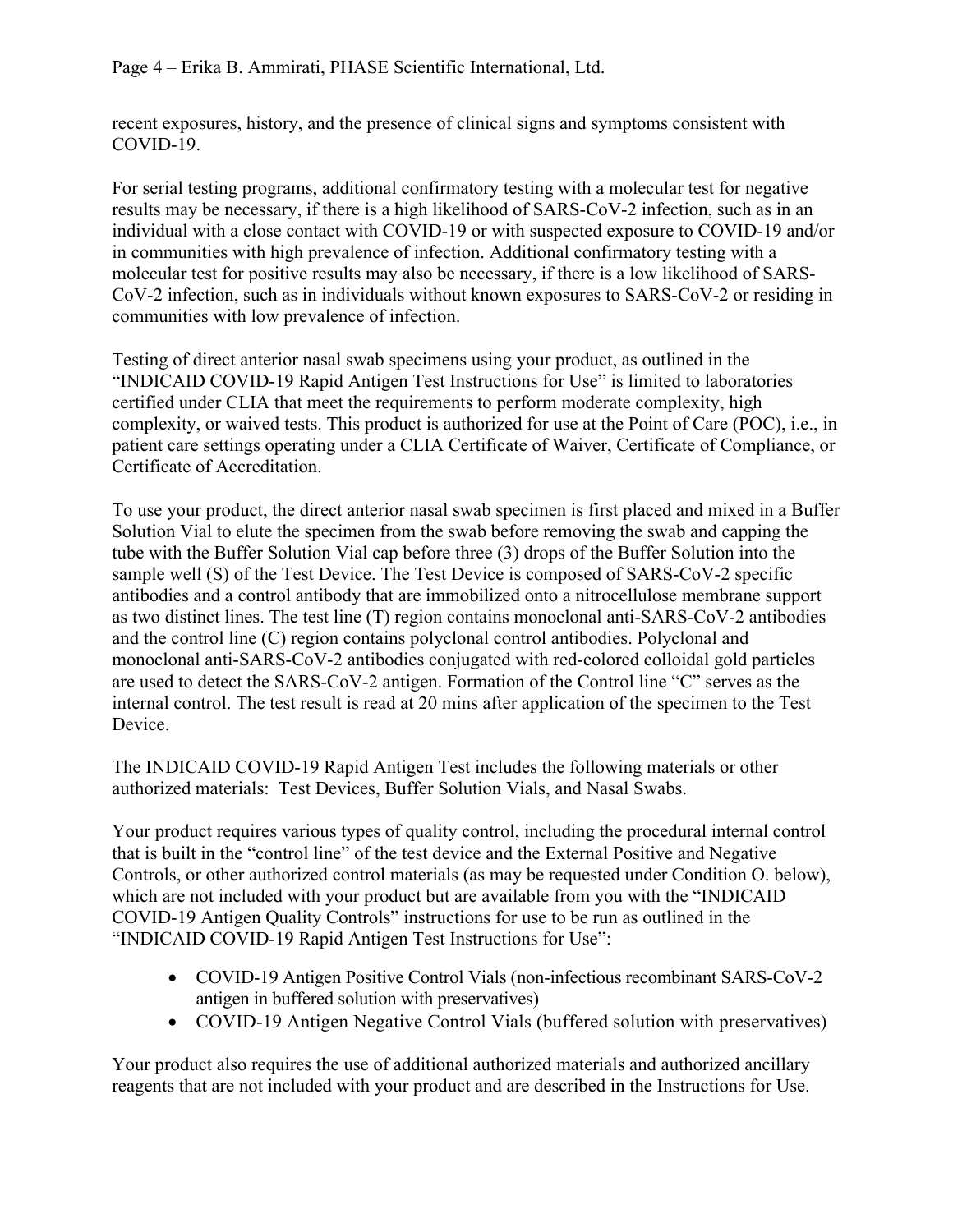The labeling entitled "INDICAID COVID-19 Rapid Antigen Test Instructions for Use," "INDICAID COVID-19 Rapid Antigen Test Quick Reference Guide," and "INDICAID COVID-19 Antigen Quality Controls" instructions for use (available at [https://www.fda.gov/medical](https://www.fda.gov/medical-devices/coronavirus-disease-2019-covid-19-emergency-use-authorizations-medical-devices/vitro-diagnostics-euas)[devices/coronavirus-disease-2019-covid-19-emergency-use-authorizations-medical-devices/in](https://www.fda.gov/medical-devices/coronavirus-disease-2019-covid-19-emergency-use-authorizations-medical-devices/vitro-diagnostics-euas)[vitro-diagnostics-euas\)](https://www.fda.gov/medical-devices/coronavirus-disease-2019-covid-19-emergency-use-authorizations-medical-devices/vitro-diagnostics-euas), and the following fact sheets pertaining to the emergency use, is required to be made available as set forth in the Conditions of Authorization (Section IV), and are collectively referred to as "authorized labeling":

- Fact Sheet for Healthcare Providers: PHASE Scientific International, Ltd. -INDICAID COVID-19 Rapid Antigen Test
- Fact Sheet for Patients: PHASE Scientific International, Ltd. INDICAID COVID-19 Rapid Antigen Test

The above described product, when accompanied by the authorized labeling provided as set forth in the Conditions of Authorization (Section IV), is authorized to be distributed to and used by authorized laboratories under this EUA, despite the fact that it does not meet certain requirements otherwise required by applicable federal law.

I have concluded, pursuant to Section 564(d)(2) of the Act, that it is reasonable to believe that the known and potential benefits of your product, when used consistent with the Scope of Authorization of this letter (Section II), outweigh the known and potential risks of your product.

I have concluded, pursuant to Section 564(d)(3) of the Act, based on the totality of scientific evidence available to FDA, that it is reasonable to believe that your product may be effective in diagnosing COVID-19, when used consistent with the Scope of Authorization of this letter (Section II), pursuant to Section  $564(c)(2)(A)$  of the Act.

FDA has reviewed the scientific information available to FDA, including the information supporting the conclusions described in Section I above, and concludes that your product (as described in the Scope of Authorization of this letter (Section II)) meets the criteria set forth in Section 564(c) of the Act concerning safety and potential effectiveness.

The emergency use of your product under this EUA must be consistent with, and may not exceed, the terms of this letter, including the Scope of Authorization (Section II) and the Conditions of Authorization (Section IV). Subject to the terms of this EUA and under the circumstances set forth in the Secretary of HHS's determination under Section 564(b)(1)(C) of the Act described above and the Secretary of HHS's corresponding declaration under Section  $564(b)(1)$  of the Act, your product is authorized for the indication above.

# **III. Waiver of Certain Requirements**

I am waiving the following requirements for your product during the duration of this EUA:

• Current good manufacturing practice requirements, including the quality system requirements under 21 CFR Part 820 with respect to the design, manufacture, packaging, labeling, storage, and distribution of your product, but excluding Subpart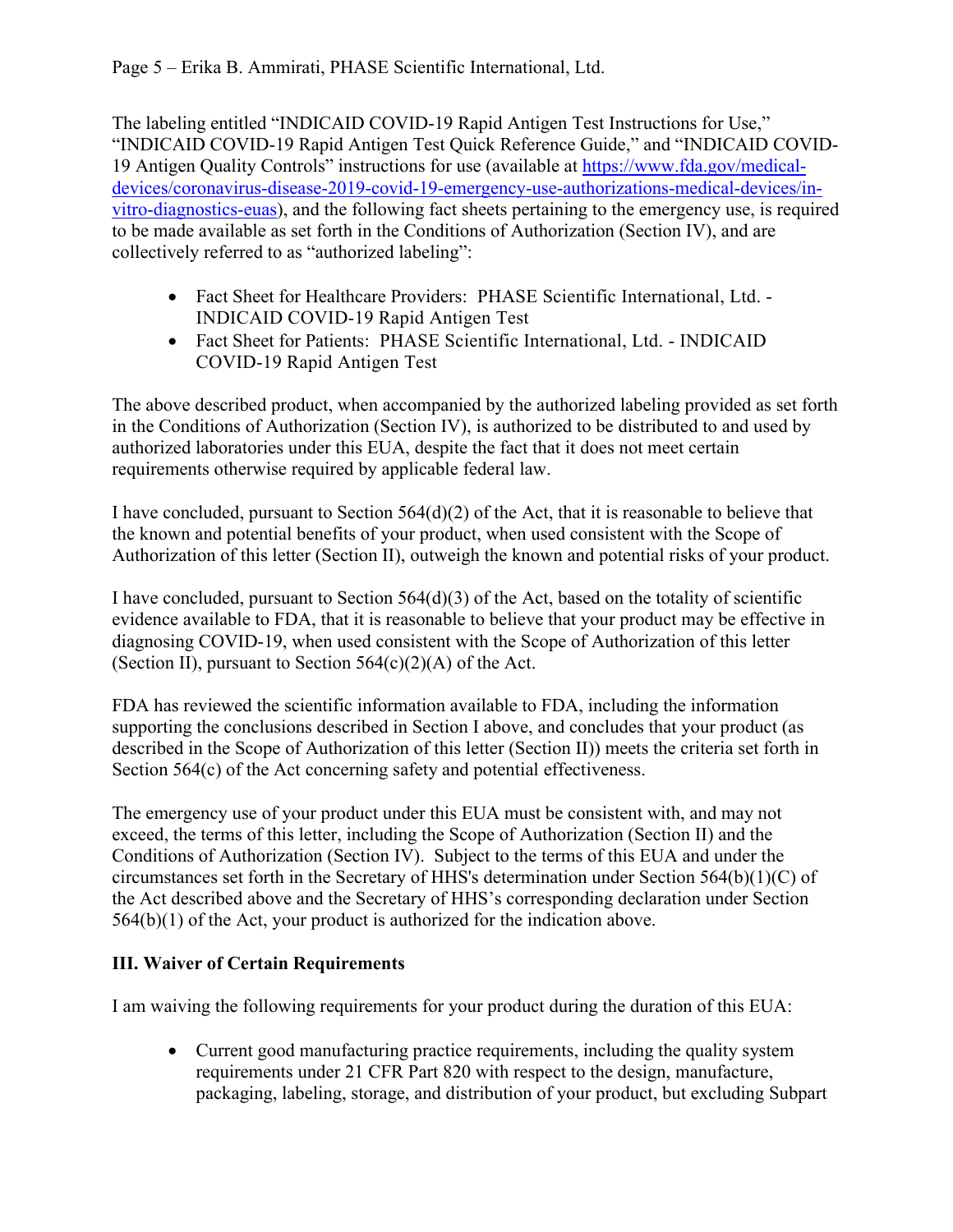Page 6 – Erika B. Ammirati, PHASE Scientific International, Ltd.

H (Acceptance Activities, 21 CFR 820.80 and 21 CFR 820.86), Subpart I (Nonconforming Product, 21 CFR 820.90), and Subpart O (Statistical Techniques, 21 CFR 820.250).

#### **IV. Conditions of Authorization**

Pursuant to Section  $564(e)$  of the Act, I am establishing the following conditions on this authorization:

### **PHASE Scientific International, Ltd. (You) and Authorized Distributor(s)[7](#page-5-0)**

- A. Your product must comply with the following labeling requirements under FDA regulations: the intended use statement  $(21 \text{ CFR } 809.10(a)(2), (b)(2))$ ; adequate directions for use (21 CFR 809.10(b)(5), (7), and (8)); appropriate limitations on the use of the device including information required under 21 CFR 809.10(a)(4); and any available information regarding performance of the device, including requirements under 21 CFR 809.10(b)(12).
- B. You and authorized distributor(s) must make your product available with the authorized labeling to authorized laboratories.
- C. You and authorized distributor(s) must make available on your website(s) the authorized labeling.
- D. You and authorized distributor(s) will include a physical copy of the "INDICAID COVID-19 Rapid Antigen Test Instructions for Use" and the "INDICAID COVID-19 Rapid Antigen Test Quick Reference Guide" with each shipped kit of your product to authorized laboratories.
- E. You and authorized distributor(s) must inform authorized laboratories and relevant public health authorities of this EUA, including the terms and conditions herein, and any updates made to your product and authorized labeling.
- F. Through a process of inventory control, you and authorized distributor(s) must maintain records of the authorized laboratories to which they distribute your product and number distributed.
- G. You and authorized distributor(s) must collect information on the performance of your product. You will report to the Division of Microbiology (DMD)/Office of Health Technology 7 (OHT7)-Office of In Vitro Diagnostics and Radiological Health (OIR)/Office of Product Evaluation and Quality (OPEQ)/Center for Devices and Radiological Health (CDRH) any suspected occurrence of false positive or false negative

<span id="page-5-0"></span><sup>7</sup> "Authorized Distributor(s)" are identified by you, PHASE Scientific International, Ltd., in your EUA submission as an entity allowed to distribute your product.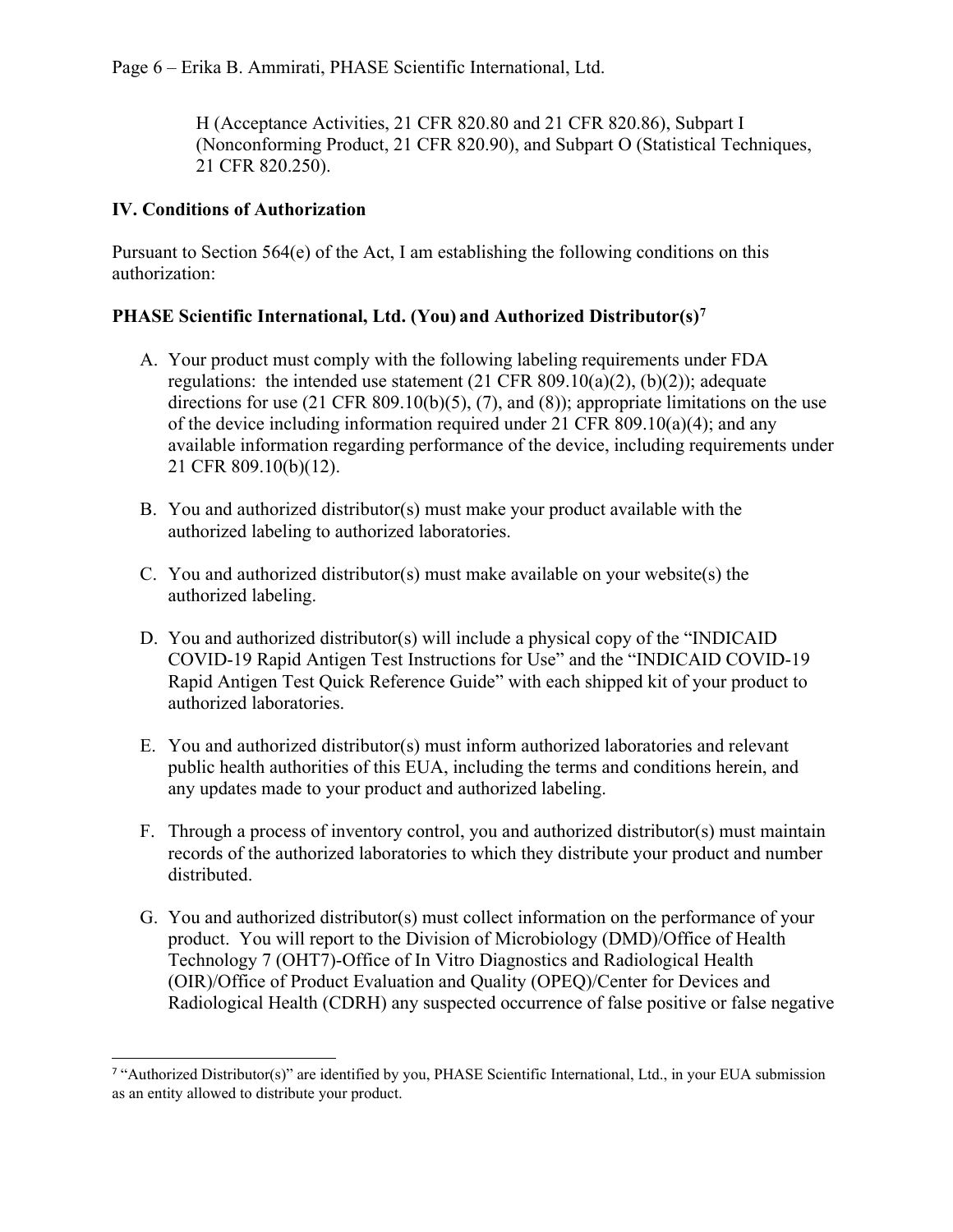results and significant deviations from the established performance characteristics of the product of which you become aware.

- H. You and authorized distributor(s) are authorized to make available additional information relating to the emergency use of your product that is consistent with, and does not exceed, the terms of this letter of authorization.
- I. You and authorized distributor(s) must make available the control material "INDICAID COVID-19 Antigen Quality Controls" with the "INDICAID COVID-19 Antigen Quality Controls" instructions for use, or other authorized control materials (as may be requested under Condition O. below), at the same time as your product.

### **PHASE Scientific International, Ltd. (You)**

- J. You must notify FDA of any authorized distributor(s) of your product, including the name, address, and phone number of any authorized distributor(s).
- K. You must provide authorized distributor(s) with a copy of this EUA and communicate to authorized distributor(s) any subsequent revisions that might be made to this EUA and its authorized accompanying materials (e.g., Fact Sheets).
- L. You must comply with the following requirements pursuant to FDA regulations: 21 CFR 820 Subpart H (Acceptance Activities, 21 CFR 820.80 and 21 CFR 820.86), Subpart I (Nonconforming Product, 21 CFR 820.90), and Subpart O (Statistical Techniques, 21 CFR 820.250).
- M. You must have lot release procedures and the lot release procedures, including the study design and statistical power, must ensure that the tests released for distribution have the clinical and analytical performance claimed in the authorized labeling.
- N. If requested by FDA, you must submit lot release procedures to FDA, including sampling protocols, testing protocols, and acceptance criteria, that you use to release lots of your product for distribution in the U.S. If such lot release procedures are requested by FDA, you must provide it within 48 hours of the request.
- O. You may request changes to this EUA for your product, including to the Scope of Authorization (Section II in this letter) or to the authorized labeling, including requests to make available additional authorized labeling specific to an authorized distributor. Such additional labeling may use another name for the product but otherwise must be consistent with the authorized labeling and shall not exceed the terms of authorization of this letter. Any request for changes to this EUA should be submitted to DMD/OHT7- OIR/OPEQ/CDRH and require appropriate authorization from FDA prior to implementation.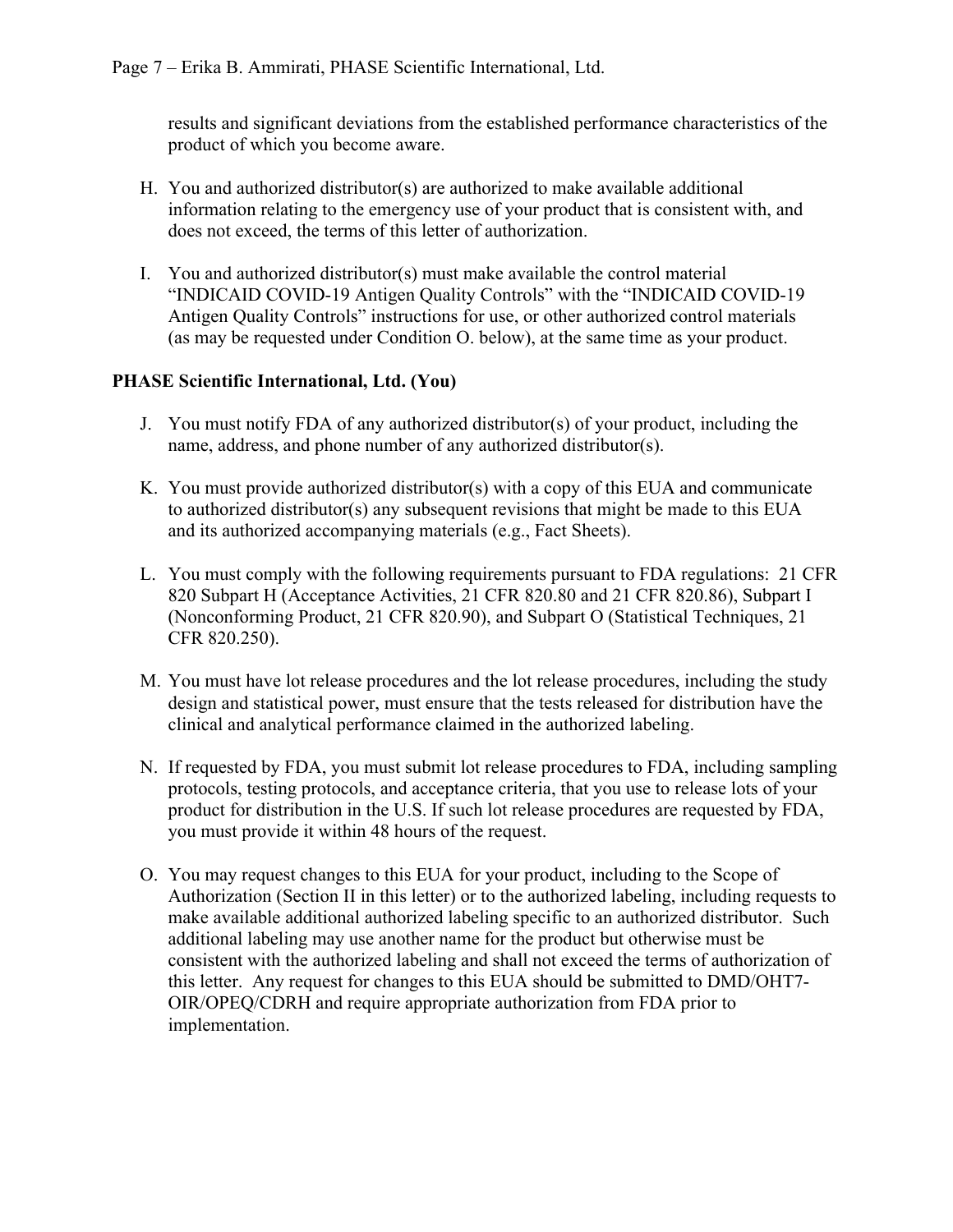- P. You must evaluate the analytical limit of detection and assess traceability<sup>[8](#page-7-0)</sup> of your product with any FDA-recommended reference material(s). After submission to and review and concurrence with the data by FDA, you must update labeling to reflect the additional testing. Such labeling updates must be made in consultation with, and require concurrence of, DMD/OHT7-OIR/OPEQ/CDRH.
- Q. You must have a process in place to track adverse events, including any occurrence of false results and report to FDA pursuant to 21 CFR Part 803.
- R. You must complete the agreed upon in-use/opened reagent stability study for use with your product in an FDA agreed upon post authorization study within 2 months of the date of this letter (unless otherwise agreed to with DMD/OHT7-OIR/OPEQ/CDRH). After submission to and concurrence with the data by FDA, you must update authorized labeling to reflect the additional testing. Such labeling updates must be made in consultation with, and require concurrence of, DMD/OHT7- OIR/OPEQ/CDRH.
- S. You must complete the agreed upon real-time stability study for your "INDICAID COVID-19 Antigen Quality Controls" and notify DMD/OHT7-OIR/OPEQ/CDRH of the testing results as they become available until completion of the study. After submission of the study data, and review and concurrence with the data by FDA, you must update your product labeling to reflect the additional testing. Such labeling updates must be made in consultation with, and require concurrence of, DMD/OHT7- OIR/OPEQ/CDRH.
- T. You must evaluate the impact of SARS-CoV-2 viral mutations on your product's performance. Such evaluations must occur on an ongoing basis and must include any additional data analysis that is requested by FDA in response to any performance concerns you or FDA identify during routine evaluation. Additionally, if requested by FDA, you must submit records of these evaluations for FDA review within 48 hours of the request. If your evaluation identifies viral mutations that affect the stated expected performance of your device, you must notify FDA immediately (via email: CDRH-EUAReporting@fda.hhs.gov).
- U. If requested by FDA, you must update your labeling within 7 calendar days to include any additional labeling risk mitigations identified by FDA, such as those related to the impact of viral mutations on test performance. Such updates will be made in consultation with, and require concurrence of, DMD/OHT7-OIR/OPEQ/CDRH.

# **Authorized Laboratories**

V. Authorized laboratories using your product must include with test result reports, all authorized Fact Sheets. Under exigent circumstances, other appropriate methods for disseminating this labeling may be used, which may include mass media.

<span id="page-7-0"></span><sup>8</sup> Traceability refers to tracing analytical sensitivity/reactivity back to an FDA-recommended reference material.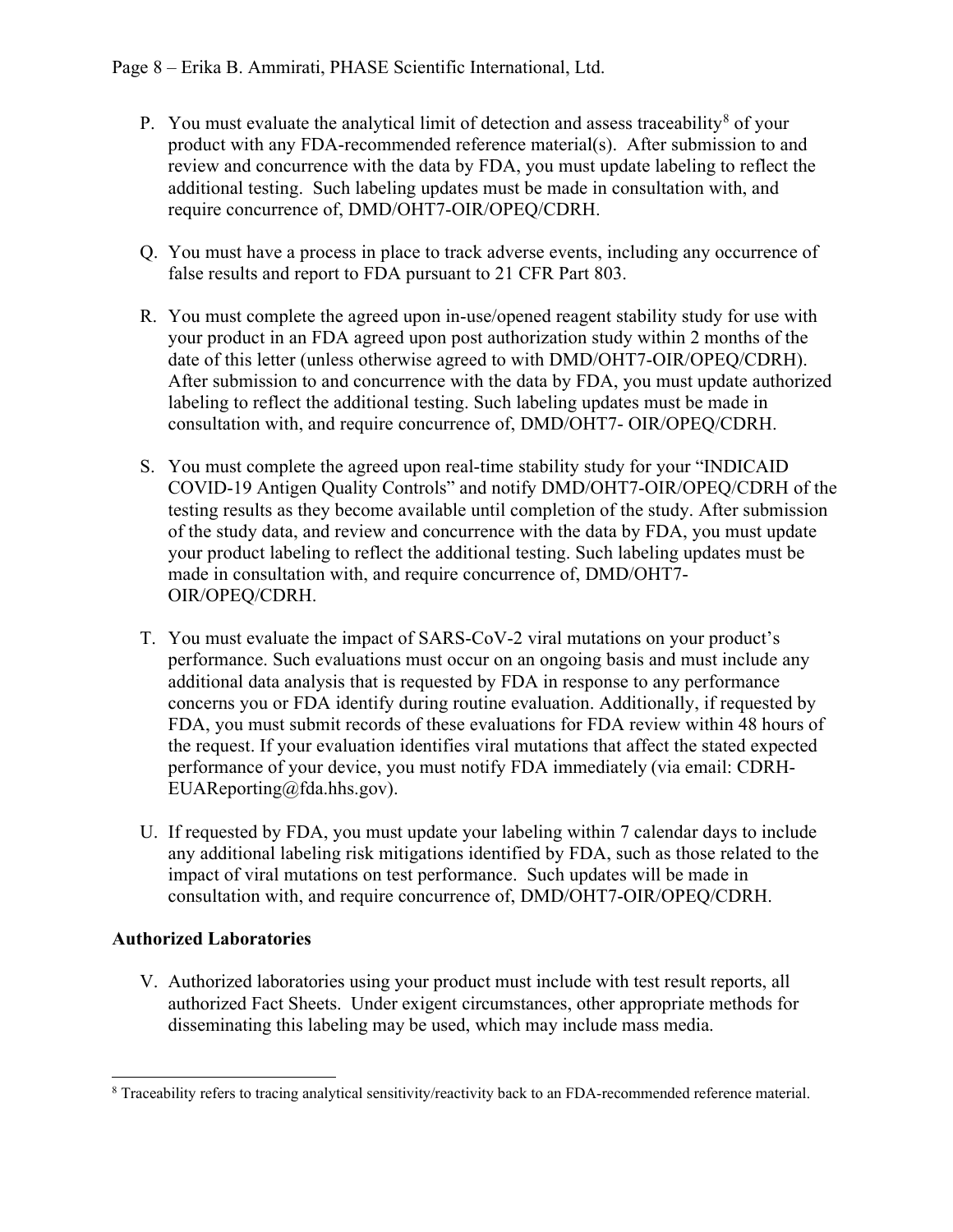- W. Authorized laboratories using your product must use your product as outlined in the authorized labeling. Deviations from the authorized procedures, including authorized instruments, authorized clinical specimen types, authorized control materials, authorized ancillary reagents and authorized materials required to use your product are not permitted.
- X. Authorized laboratories that receive your product must notify the relevant public health authorities of their intent to run your product prior to initiating testing.
- Y. Authorized laboratories using your product must have a process in place for reporting test results to healthcare providers and relevant public health authorities, as appropriate.
- Z. Authorized laboratories must collect information on the performance of your product and report to DMD/OHT7-OIR/OPEQ/CDRH (via email: [CDRH-EUA-](mailto:CDRH-EUA-Reporting@fda.hhs.gov)[Reporting@fda.hhs.gov\)](mailto:CDRH-EUA-Reporting@fda.hhs.gov), and you (via email: [indicaid@phasesci.com,](mailto:indicaid@phasesci.com) or via phone at Technical Service: +1-657-296-6106) any suspected occurrence of false positive or false negative results and significant deviations from the established performance characteristics of your product of which they become aware.
- AA. All operators using your product must be appropriately trained in performing and interpreting the results of your product, use appropriate personal protective equipment when handling this kit, and use your product in accordance with the authorized labeling.

### **PHASE Scientific International, Ltd. (You), Authorized Distributor(s) and Authorized Laboratories**

BB. You, authorized distributor(s), and authorized laboratories using your product must ensure that any records associated with this EUA are maintained until otherwise notified by FDA. Such records will be made available to FDA for inspection upon request.

## **Conditions Related to Printed Materials, Advertising and Promotion**

- CC. All descriptive printed matter, advertising, and promotional materials relating to the use of your product shall be consistent with the authorized labeling, as well as the terms set forth in this EUA and meet the requirements set forth in section  $502(a)$ ,  $(q)(1)$ , and (r) of the Act, as applicable, and FDA implementing regulations.
- DD. No descriptive printed matter, advertising, or promotional materials relating to the use of your product may represent or suggest that this test is safe or effective for the detection of SARS-CoV-2.
- EE. All descriptive printed matter, advertising, and promotional materials relating to the use of your product shall clearly and conspicuously state that:
	- This product has not been FDA cleared or approved, but has been authorized by FDA under an EUA for use by authorized laboratories;